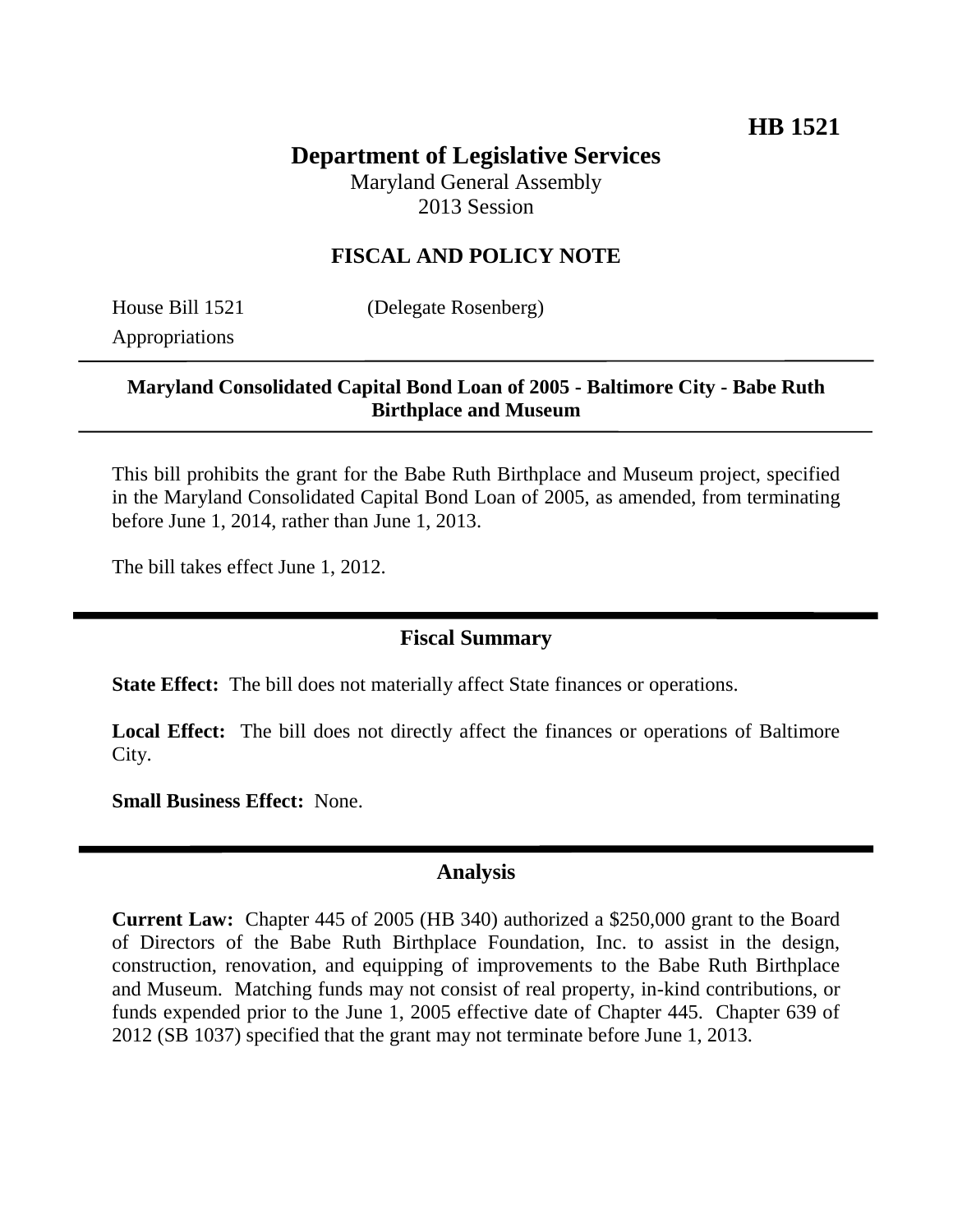Chapter 153 of 2003 (HB 444) established a seven-year limitation on the authority to spend an appropriation for a capital expenditure and a seven-year limitation on the authorization for State debt. The Act applies to all debt authorized on or after June 1, 1997.

Under the Internal Revenue Code, an entity that sells tax-exempt bonds must spend down the proceeds within 18 to 24 months, depending on the project. The law prohibits entities that sell tax-exempt bonds from earning arbitrage, by which an entity earns a higher rate of interest from the investment of bond proceeds than the interest paid on the bonds. The accumulation of unexpended bond proceeds for projects more than seven years old has resulted in the State earning arbitrage interest on the bond proceeds, creating a federal tax rebate liability.

**Background:** The Babe Ruth Birthplace and Museum is located in Baltimore City's Ridgely's Delight neighborhood, two blocks west of Oriole Park at Camden Yards. The museum consists of four small interconnected rowhouses: the birthplace, with a brick façade dating to the 1850s, and three adjacent rowhouses.

The proposed reconstruction will be the first major work to the facility in 30 years. The project will add office and meeting space, create a handicapped-accessible entrance, add an elevator, and provide handicapped-accessible bathrooms. The construction will also bring the building up to the safety code by adding fire suppression systems and egress stairs. The entire project is anticipated to cost approximately \$3.5 million.

The grantee reports that the capital campaign for the project was delayed due to the recession. To help it meet its fundraising goal, the grantee hired a consultant to do a capital campaign case study in 2012. The consultant recommended that the capital campaign for the Babe Ruth Birthplace and Museum be run concurrently with the capital campaign for its sister organization, the Sports Legends Museum. The grantee reports it also anticipates receiving State funds for the Sports Legends Museum in the fiscal 2014 capital budget. Active fundraising for both projects is scheduled to begin in 2014. The grantee also reports it has recently received an extension on a \$200,000 grant from Baltimore City. The grantee reports that it believes that it will be successful in raising the funds necessary for the project if given sufficient time.

## **Additional Information**

**Prior Introductions:** HB 1354 of 2012 received a hearing in the House Appropriations Committee. The bill was voted unfavorable, but a one-year extension (rather than the requested three-year extension) was incorporated into the omnibus bill that amended prior authorizations (Chapter 649 of 2012).

HB 1521/ Page 2